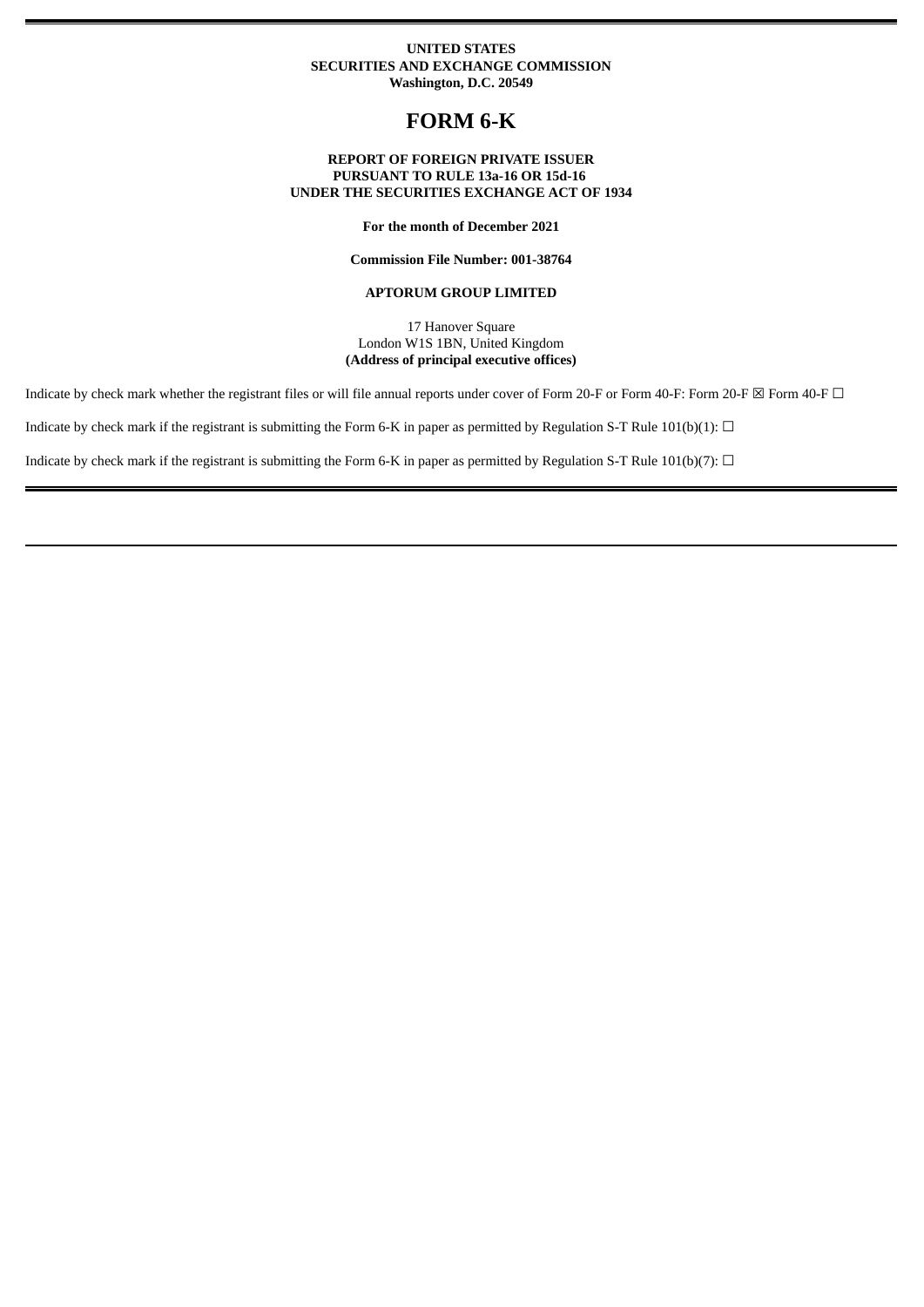On December 2, 2021, Aptorum Group Limited (the "**Company**") held its 2021 annual general meeting of shareholders (the "**Annual Meeting**"). At the Annual Meeting, the Company's shareholders voted on 3 proposals. At the beginning of the Annual Meeting, there were 210,188,039 votes represented in person or by proxy, which represented approximately 88.47% of the voting power of the shares entitled to vote (Class A Ordinary Shares and Class B Ordinary Shares) at the Annual Meeting; a quorum was present for the transaction of business.

At the Annual Meeting, the following proposals were voted on:

To re-elect each of the seven directors identified herein to the Company's board of directors (the "*Board*"), with such directors to serve until the next annual meeting of shareholders and until his/her respective successor is elected and duly qualified; and

|                              |               |                |         | <b>Broker Non-</b> |
|------------------------------|---------------|----------------|---------|--------------------|
| <b>Election of Directors</b> | For           | <b>Against</b> | Abstain | <b>Vote</b>        |
| Mr. Ian Huen                 | 209,848,357   | 332,384        | 7,298   |                    |
| Mr. Darren Lui               | 209,848,788   | 331,953        | 7.298   | -                  |
| Dr. Clark Cheng              | 209,851,388   | 329, 353       | 7,298   |                    |
| Mr. Charles Bathurst         | 210,164,150   | 16,591         | 7,298   | -                  |
| Dr. Mirko Scherer            | 210, 167, 442 | 14,912         | 5,685   |                    |
| Professor Justin Wu          | 210, 167, 249 | 12.512         | 8.278   | -                  |
| Professor Douglas Arner      | 209,852,408   | 328,353        | 7.278   |                    |

● To ratify the appointment of Marcum Bernstein & Pinchuk LLP as the Company's independent auditors for the year ending December 31, 2021, and to authorize the Board to fix their remuneration.

| For<br>____        | <b>GAINC</b> |      |
|--------------------|--------------|------|
| $\sim$ $ -$<br>210 | $-1,804$     | .078 |

As special business, to approve as a special resolution, an amendment to Article 49.1 and Article 49.2 of the Company's Second Amended and Restated Memorandum and Articles of Association, to remove the requirement that the record date not be earlier than the date of notice of a shareholder meeting and instead, permits Aptorum's board of directors more flexibility to set record date they deem suitable, in accordance with the laws of Cayman Islands and those of the NASDAQ Global Market.

|             | ،gainst | Abstain |
|-------------|---------|---------|
| For         | $\sim$  | .       |
| 210,154,651 | 20,527  | 12,861  |

The Company issued a press release to disclose the results of the meeting on December 3, 2021; the press release is attached hereto as Exhibit 99.1

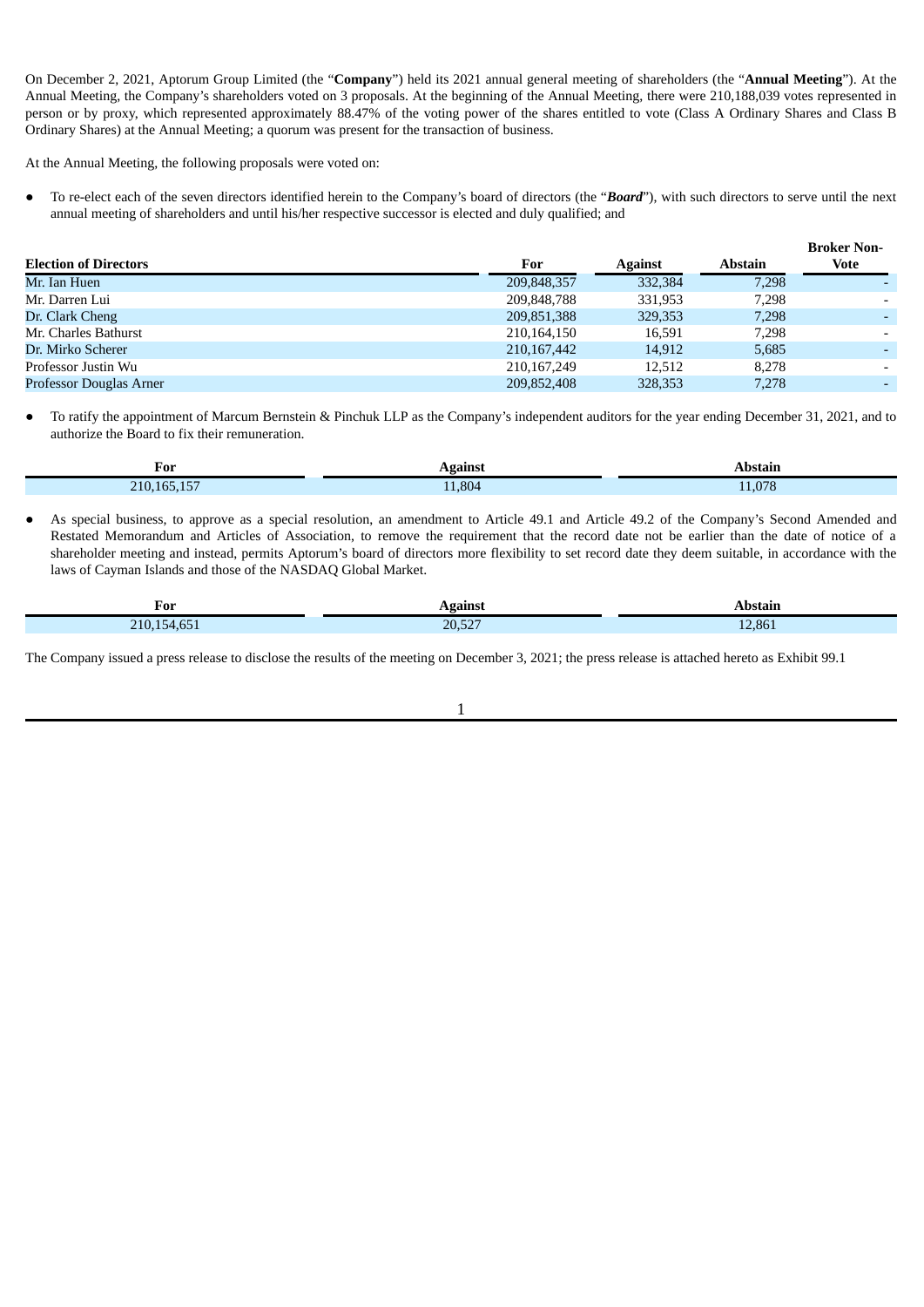# **SIGNATURES**

Pursuant to the requirements of the Securities Exchange Act of 1934, the registrant has duly caused this report to be signed on its behalf by the undersigned, thereunto duly authorized.

# **Aptorum Group Limited**

Name: Sabrina Khan Title: Chief Financial Officer

2

Date: December 3, 2021 By: /s/ Sabrina Khan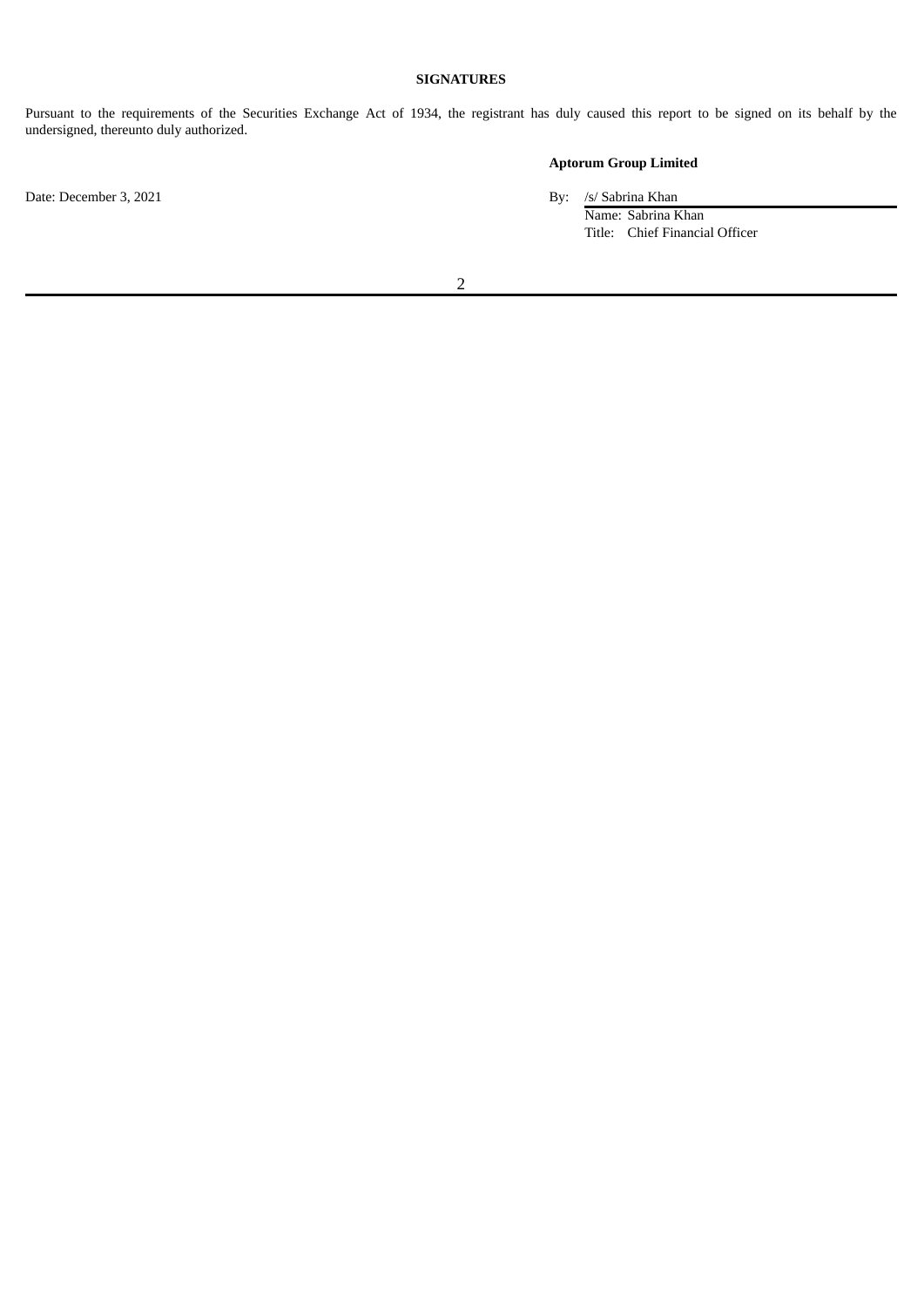# **EXHIBIT INDEX**

| <b>Exhibit No. Description</b> |                                             |
|--------------------------------|---------------------------------------------|
|                                |                                             |
| 99.1                           | <b>Press Release Dated December 3, 2021</b> |
|                                |                                             |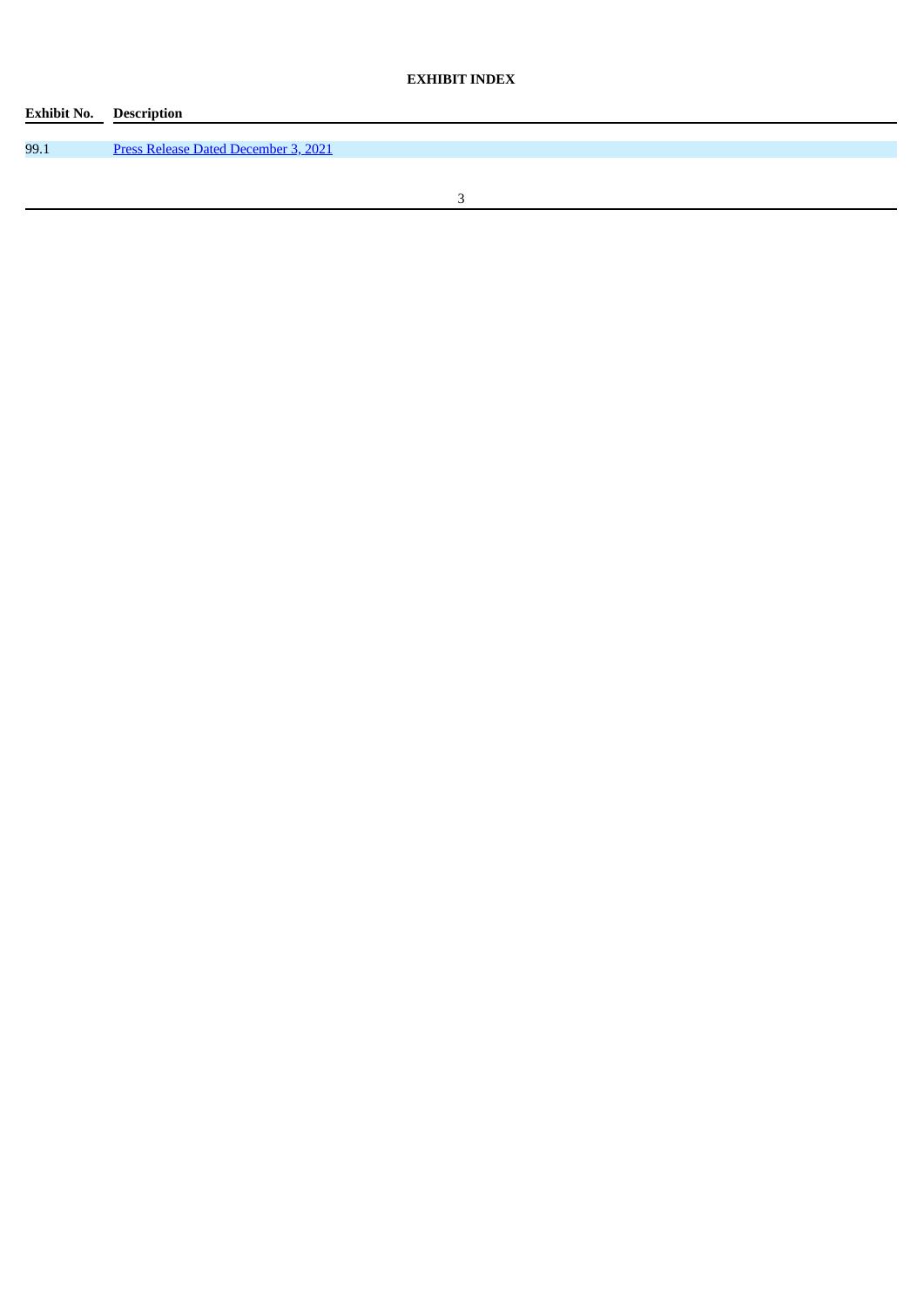

# <span id="page-4-0"></span>**Aptorum Group Limited Announces Results of 2021 Annual General Meeting of Shareholders**

# NEW YORK & LONDON & PARIS--(BUSINESS WIRE)--Dec. 3, 2021

Aptorum Group Limited (Nasdaq: APM, Euronext Paris: APM) ("Aptorum Group" or "Aptorum"), a clinical stage biopharmaceutical company focused on novel technologies including the targeting of oncological diseases, announced the results of its 2021 annual general meeting of shareholders, which was held on December 2, 2021, in Hong Kong.

At the annual general meeting, the required number of shareholders of the Company:

- 1) Re-elected all of the Company's current directors, namely Mr. Ian Huen, Mr. Darren Lui, Dr. Clark Cheng, Mr. Charles Bathurst, Dr. Mirko Scherer, Professor Justin Wu and Professor Douglas Arner as directors of the Company until the Company's next annual general meeting of shareholders or until their respective successors are duly appointed and qualified;
- 2) Approved, ratified and confirmed the re-appointment of Marcum Bernstein & Pinchuk LLP as the Company's independent auditors for the year ending December 31, 2021 and authorized the Board of Directors to fix the remuneration of the auditors; and
- 3) Approved, as a special resolution, an amendment to Article 49.1 and Article 49.2 of the Company's Second Amended and Restated Memorandum and Articles of Association, which removes the requirement that the record date not be earlier than the date of notice of a shareholder meeting and instead, permits Aptorum's board of directors more flexibility to set record date deem suitable, in accordance with the laws of Cayman Islands and those of the NASDAQ Global Market.

### **About Aptorum Group**

Aptorum Group Limited (Nasdaq: APM, Euronext Paris: APM) is a clinical stage biopharmaceutical company dedicated to the discovery, development and commercialization of therapeutic assets to treat diseases with unmet medical needs, particularly in oncology (including orphan oncology indications) and infectious diseases. The pipeline of Aptorum is also enriched through (i) the establishment of drug discovery platforms that enable the discovery of new therapeutics assets through, e.g. systematic screening of existing approved drug molecules, and microbiome-based research platform for treatments of metabolic diseases; and (ii) the co-development of a novel molecular-based rapid pathogen identification and detection diagnostics technology with Accelerate Technologies Pte Ltd, commercialization arm of the Singapore's Agency for Science, Technology and Research.

For more information about Aptorum Group, please visit www.aptorumgroup.com.

17 Hanover Square, London, W1S 1BN, United Kingdom T: (44) 20 8092 9299 ● F: (44) 20 3928 8277